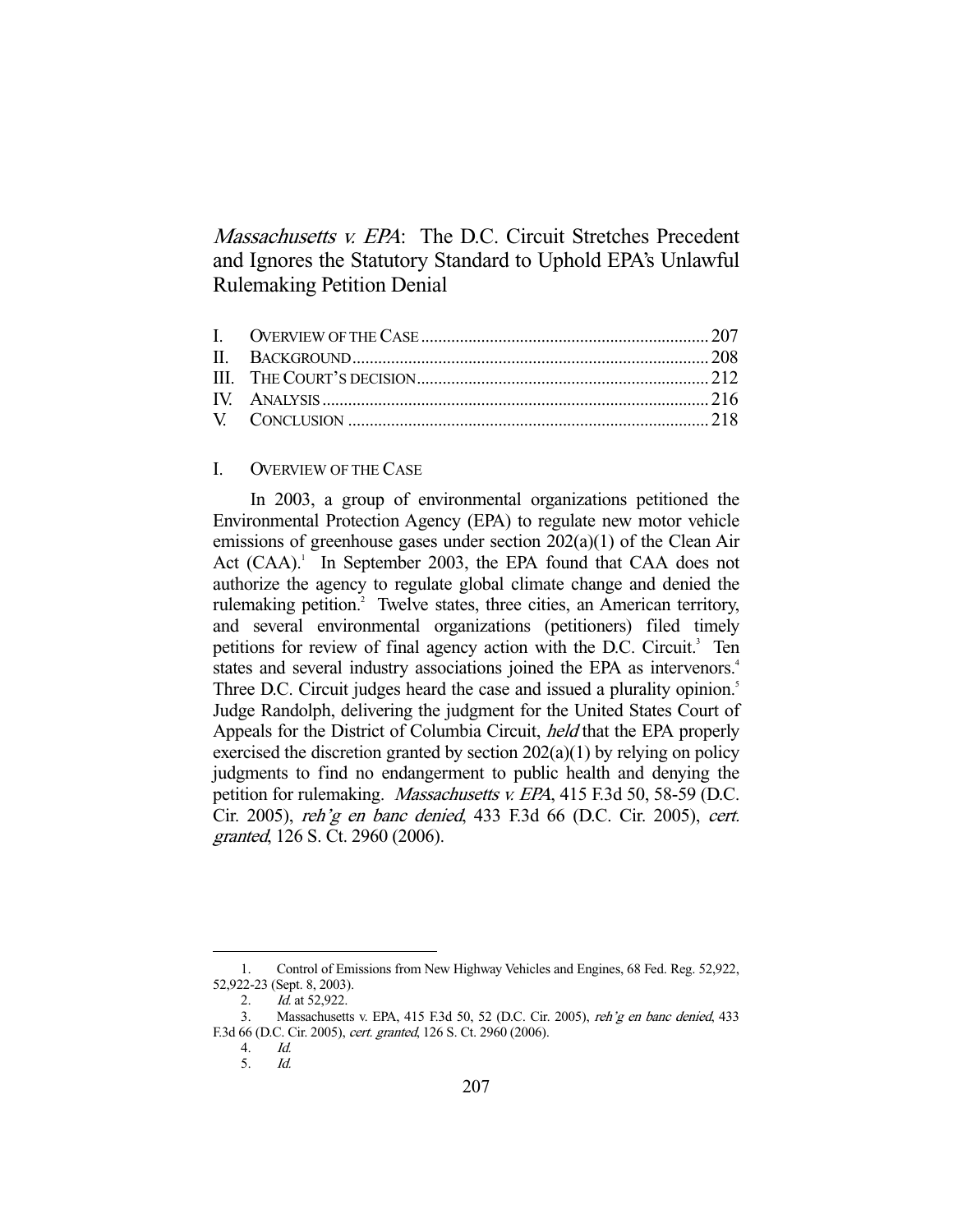## II. BACKGROUND

 A build up of heat-trapping, or greenhouse, gases in the atmosphere leads to a rise in global temperatures.<sup>6</sup> This phenomenon, known as global warming, causes, and will continue to cause, harmful effects on public health and welfare both domestically and worldwide.<sup>7</sup> These harmful effects include rising sea levels, loss of coastline, and unnatural disruption of delicate bio-systems.<sup>8</sup> Motor vehicles produce a vast amount of greenhouse gases, and without regulation, such emissions will cause the adverse effects of global warming to multiply and increase in magnitude.<sup>9</sup> Environmentalists, citizens, and politicians alike claim that immediate and drastic regulation is necessary to stop global warming's harmful effects from becoming widespread and irreversible.<sup>10</sup> In his New York University speech on September 18, 2006, Al Gore called for an immediate freeze of carbon dioxide emissions and the commencement of sharp reductions in future emissions.<sup>11</sup> Gore explained that "[m]erely engaging in high-minded debates about theoretical future reductions while continuing to steadily increase emissions represents a selfdelusional and reckless approach [to mitigating the effects of global warming]."<sup>12</sup>

Congress enacted CAA section 202 in  $1965$ .<sup>13</sup> Section 202(a)(1) authorizes EPA regulation of new motor vehicle emissions that, in the Administrator's judgment, cause or are likely to cause air pollution which endangers public health or welfare.<sup> $14$ </sup> In 1970, Congress added section 302(h), asserting that "[a]ll language referring to effects on welfare includes . . . effects on . . . weather . . . and climate."15

In *Ethyl Corp. v. EPA*, the D.C. Circuit, sitting *en banc*, held that the "will endanger" standard of section 202 is preventative in nature, such

 <sup>6.</sup> Final Brief for the Petitioners in Consolidated Cases at 5-6, Massachusetts v. EPA, 415 F.3d 50 (D.C. Cir. 2005) (No. 03-1361) [hereinafter Petitioners' Final Brief].

 <sup>7.</sup> Id.

 <sup>8.</sup> Id. at 6-9.

 <sup>9.</sup> Id. at 5-6.

<sup>10.</sup> Andrew C. Revkin, Gore Calls for Immediate Freeze On Heat-Trapping Gas Emissions, N.Y.TIMES, Sept. 19, 2006, at A20.

 <sup>11.</sup> Id.

 <sup>12.</sup> Id.

<sup>13.</sup> Petitioners' Final Brief, *supra* note 6, at 21.

 <sup>14.</sup> Clean Air Act (CAA) § 202(a)(1), 42 U.S.C. § 7521(a)(1) (2000).

 <sup>15.</sup> CAA § 302(h), 42 U.S.C. § 7602(h); Massachusetts v. EPA, 415 F.3d 50, 69 (D.C. Cir. 2005) (Tatel, J., dissenting).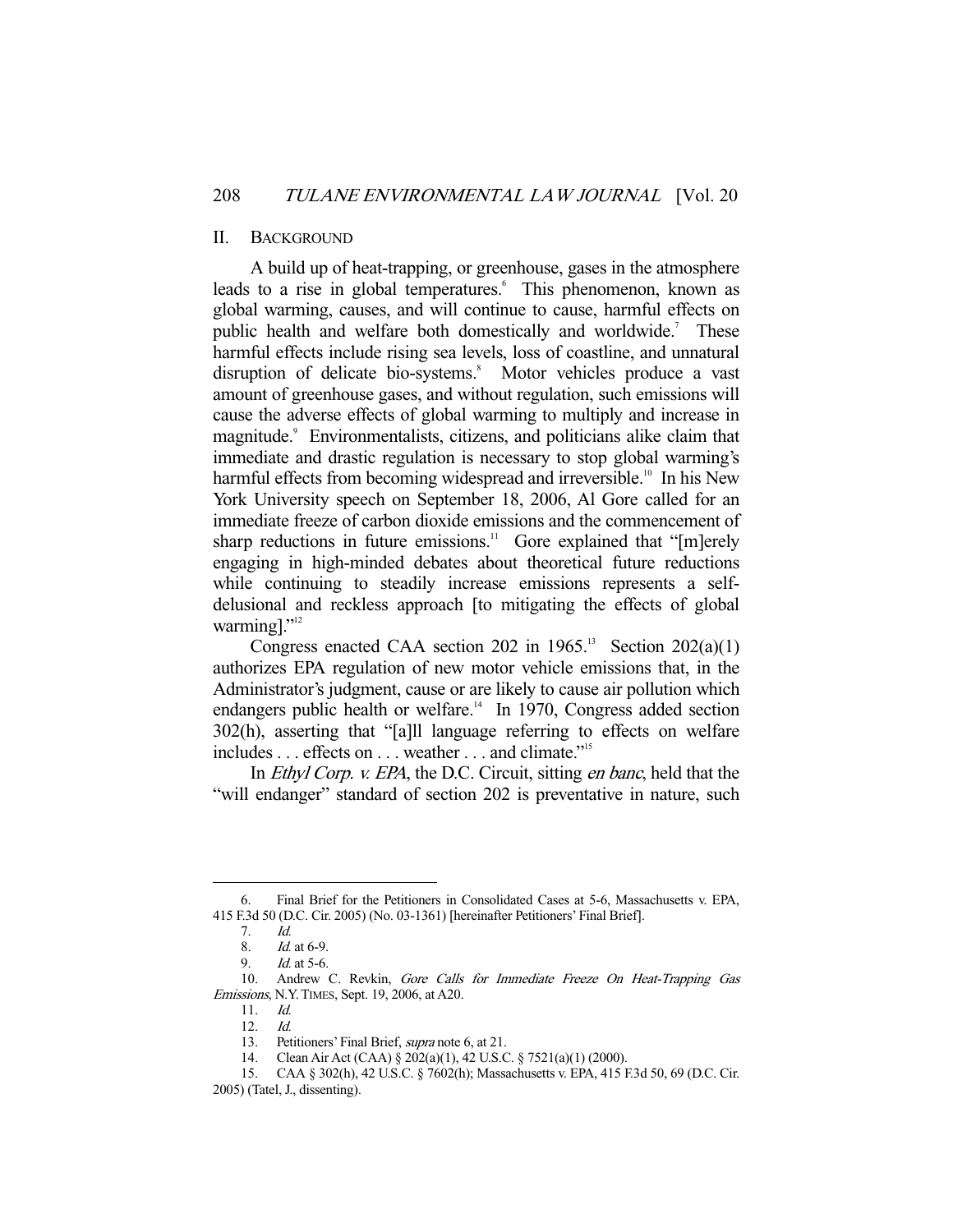that actual harm is not a necessary precedent to regulation.<sup>16</sup> In 1977, Congress agreed with *Ethyl Corp*. and amended the endangerment standard of section 202 to cement the statute's precautionary and preventative purpose.<sup>17</sup> Section  $202(a)(1)$  now reads, in pertinent part: "The Administrator shall by regulation prescribe . . . standards applicable to the emission of any air pollutant from . . . new motor vehicles . . . which in his judgment, cause, or contribute to, air pollution which may be *reasonably anticipated to endanger* public health or welfare."<sup>18</sup> Section  $302(g)$  broadly defines air pollutants as "[a]ny air pollution agent or combination of such agents, including any physical [or] chemical . . . substance or matter which is emitted into or otherwise enters the ambient  $air$ ."<sup>19</sup>

Section 307(d)(9)(A) provides that reviewing courts may reverse [final agency action] where "any such action [is] found to be arbitrary, capricious, an abuse of discretion, or otherwise not in accordance with  $law.$ <sup>20</sup>

 The D.C. Circuit has shown deference to agency action where policy considerations or exercises of discretion are undertaken in accordance with the statute. In Ethyl Corp., the D.C. Circuit evaluated the EPA Administrator's decision to consider the cumulative effects of lead exposure when making an endangerment finding and promulgating regulation.<sup>21</sup> The D.C. Circuit acknowledged that it is impossible to make a predictive endangerment finding based on a purely factual basis.<sup>22</sup> The D.C. Circuit reasoned that agencies must necessarily be able to analyze risks and consider policy concerns when a determination involves weighing evidence and making judgments.<sup>23</sup> Thus, an endangerment finding "is necessarily a question of policy that is to be based on an assessment of risks."24 In a related holding, the D.C. Circuit asserted that courts have a special interest in protecting public welfare in the face of

 <sup>16.</sup> See 541 F.2d 1, 17 (D.C. Cir. 1976) (en banc) ("[W]e conclude that the 'will endanger' standard is precautionary in nature and does not require proof of actual harm before regulation is appropriate.").

<sup>17.</sup> Massachusetts, 415 F.3d at 77 (Tatel, J., dissenting).

 <sup>18.</sup> CAA § 202(a)(1), 42 U.S.C. § 7521(a)(1).

 <sup>19.</sup> CAA § 302(g), 42 U.S.C. § 7602(g).

CAA § 307(d)(9)(A), 42 U.S.C. § 7607(d)(9)(A) (2000). 20. CAA § 307(d)(9)(A),<br>21. Ethyl, 541 F.2d at 12.

 <sup>22.</sup> Id. at 24.

 <sup>23.</sup> See id. at 20 n.37.

 <sup>24.</sup> Id. at 24.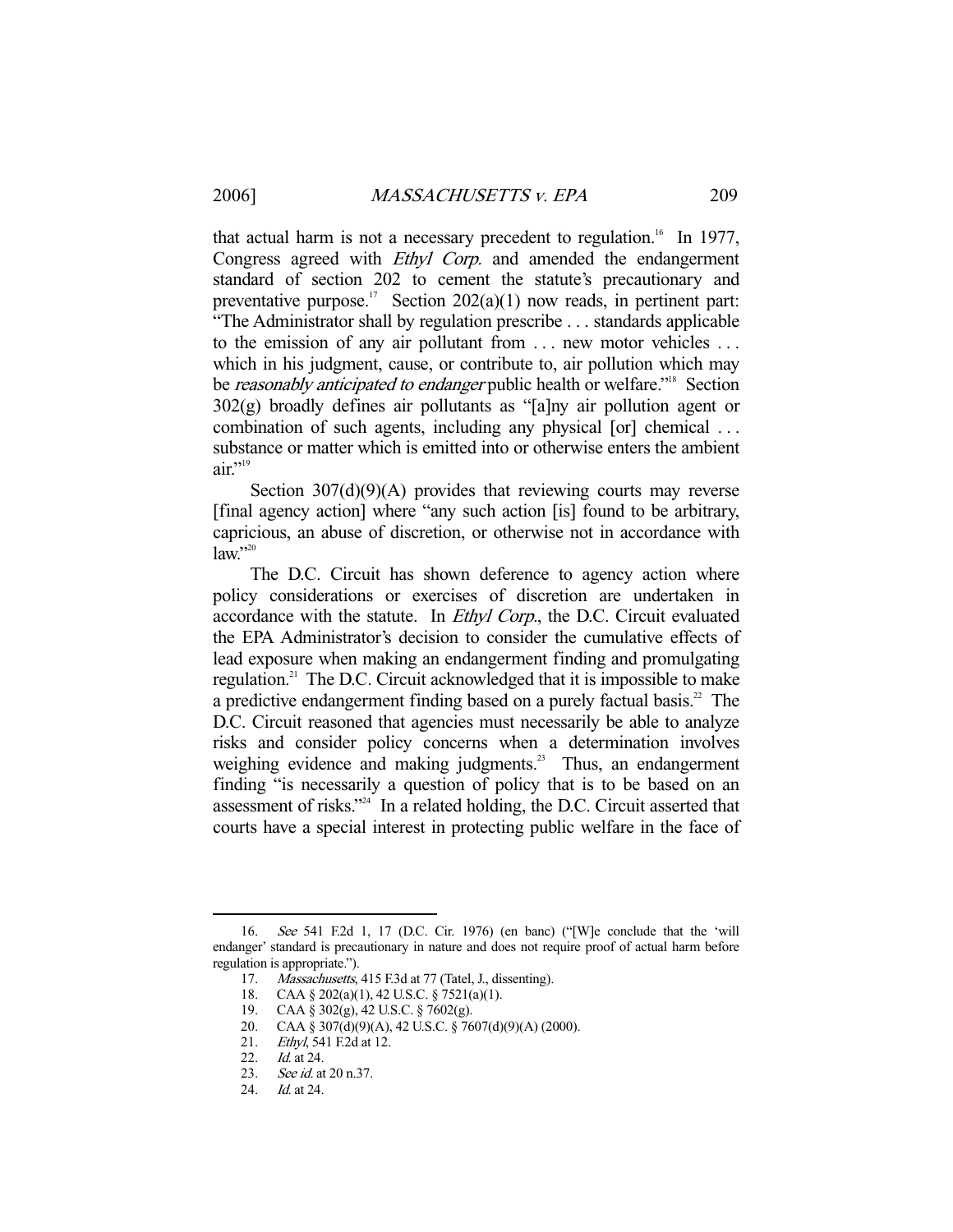scientific uncertainty.<sup>25</sup> As such, "the statutes—and common sense demand regulatory action to prevent harm, even if the regulator is less than certain that harm is otherwise inevitable."<sup>26</sup>

 In Natural Resources Defense Council, Inc. v. EPA, the D.C. Circuit analyzed the EPA's decision to abandon amendments to vinyl chloride emission standards set under CAA section  $112^{27}$  Section 112 authorizes the EPA to promulgate solutions which are adequate "to protect the public health . . . with an ample margin of safety."<sup>28</sup> The EPA provided no findings on the rejected emission standards' health effects, and instead based its decision on cost and feasibility.<sup>29</sup> When reviewing agency action, courts must determine whether agency discretion, as exercised, is consistent with the legislative intent of the statute.<sup>30</sup> The D.C. Circuit ruled that an agency must use its discretion to meet the statutory mandate, and found the mandate of section 112 to be the protection of public health.<sup>31</sup> Because the cost and feasibility considerations did not relate to public health, the D.C. Circuit issued the petition for review and remanded the case to the EPA.<sup>32</sup>

 In April 1998, the EPA's former General Counsel Jonathan Cannon sent a memorandum to the EPA's Administrator stating that carbon dioxide falls within the definition of "air pollutant" of CAA section  $302(g)$ .<sup>33</sup> This statement was later affirmed by subsequent General Counsel Gary Guzy in testimony made to U.S. House of Representatives subcommittees regarding the EPA's authority to regulate greenhouse gas emissions.<sup>34</sup> On August 29, 2003, the EPA's General Counsel Robert Fabricant withdrew the Cannon memorandum and Gary Guzy's

<sup>25.</sup> See id. ("There is a] special judicial interest in favor of protecting the health and welfare of the people, even in areas where certainty does not exist." (citing Envtl. Def. Fund, Inc. v. Ruckelshaus, 439 F.2d 584, 598 (D.C. Cir. 1971))).

<sup>26.</sup> *Id.* at 25.

 <sup>27. 824</sup> F.2d 1146, 1148 (D.C. Cir. 1987).

 <sup>28.</sup> CAA § 112, 42 U.S.C. § 7412 (2000).

 <sup>29.</sup> Natural Res. Def. Council, 824 F.2d at 1163-64.

 <sup>30.</sup> Id. at 1163 (citing Lead Indus. Ass'n v. EPA, 647 F.2d 1130, 1146-47 (D.C. Cir. 1980)).

 <sup>31.</sup> Id. at 1164-65.

 <sup>32.</sup> Id. at 1165.

 <sup>33.</sup> See Control of Emissions from New Highway Vehicles and Engines, 68 Fed. Reg. 52,922, 52,923 (Sept. 8, 2003) (citing Memorandum, J. Cannon to C. Browner (Apr. 10, 1998)).

 <sup>34.</sup> See Is CO2 A Pollutant and Does EPA Have the Power to Regulate It?: Joint Hearing Before the Subcomm. on National Economic Growth, Natural Resources and Regulatory Affairs of the H. Comm. on Government Reform and the Subcomm. on Energy and Environment of the Comm. on Science, 106th Cong. 19 (1999) (prepared statement of Gary S. Guzy, General Counsel, EPA ("Given the clarity of the statutory provisions defining 'air pollutant' and providing authority to regulate air pollutants, there is no statutory ambiguity that could be clarified by referring to the legislative history.")).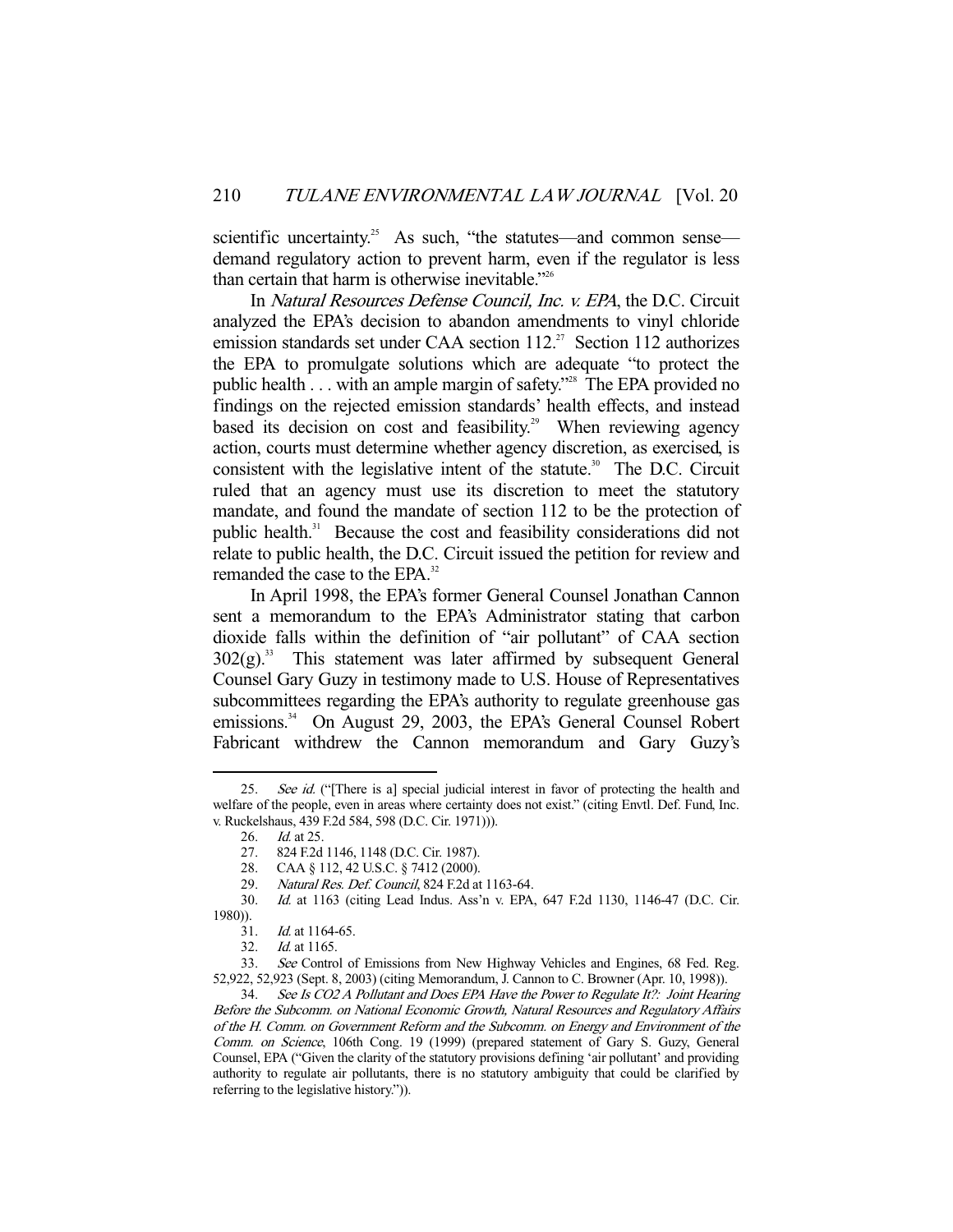statements as "no longer expressing the views of [the] EPA's General Counsel."35 In a memo to the acting EPA Administrator, General Counsel Fabricant stated that carbon dioxide and other greenhouse gases cannot be considered air pollutants for any contribution they may make to global climate change.<sup>36</sup>

 On September 8, 2003, the EPA denied a petition for rulemaking instituted by several environmental organizations in  $1999$ .<sup>37</sup> The petitioners sought EPA regulation of certain greenhouse gas emissions from new motor vehicles under CAA section 202.<sup>38</sup>

 In the first part of its argument, the EPA analyzed whether section  $202(a)(1)$  grants the agency the authority to regulate global climate change. In light of other congressional acts, the EPA concluded that global climate change regulation under CAA requires an expression of congressional intent to authorize such action.<sup>39</sup>

 General Counsel Fabricant also considered the Supreme Court's dicta in FDA v. Brown & Williamson Tobacco Corp. that encourages judicious interpretations of statutory grants of authority.<sup>40</sup> The EPA concluded that global climate change is a policy issue of such magnitude that the agency cannot simply assume a statutory grant of regulation authority.<sup>41</sup> Given the lack of statutory authority to regulate, the EPA asserted that greenhouse gases pertaining to global climate change cannot be interpreted to fall under CAA's air pollution definition.<sup>42</sup>

 In the second part of its denial, the EPA argued that section  $202(a)(1)$  is not mandatory, and therefore the agency may refuse to make an endangerment finding under the statute. The EPA reasoned that section  $202(1)(a)$  conditions its mandate to act on "a discretionary exercise of the Administrator's judgment" regarding the endangerment standard.<sup>43</sup> The EPA explained that it had never determined whether the air pollution caused by carbon dioxide and other greenhouse gases may

 <sup>35.</sup> Control of Emissions from New Highway Vehicles and Engines, 68 Fed. Reg. at 52,925.

 <sup>36.</sup> Id. (citing Memorandum, R. Fabricant to M. Horinko (Aug. 28, 2003)).

 <sup>37.</sup> Id.. at 52,922.

 <sup>38.</sup> Id. Petitioners sought EPA regulation of carbon dioxide, methane, nitrous oxide, and hydrofluorocarbon emissions.

 <sup>39.</sup> Id. at 52,928. The EPA cites Congress's history of declining to explicitly authorize regulation of global climate change in the face of scientific uncertainty.

 <sup>40.</sup> Id. at 52,925 (citing FDA v. Brown & Williamson Tobacco Corp., 529 U.S. 120, 190- 91 (2000)).

<sup>41.</sup> See id. at 52,928 ("An administrative agency properly awaits congressional direction before addressing a fundamental policy issue such as global climate change.").

 <sup>42.</sup> Id.

 <sup>43.</sup> Id. at 52,929.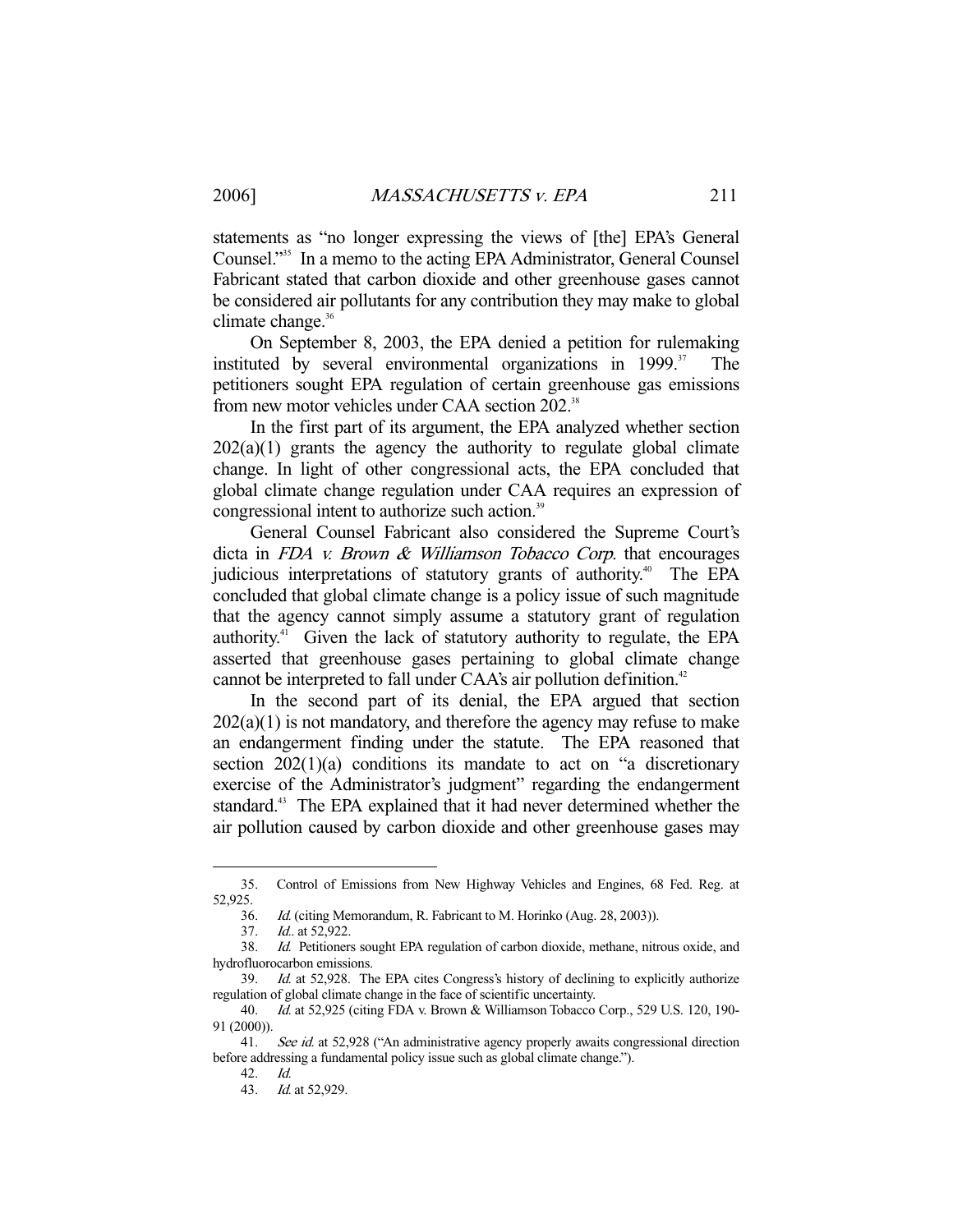endanger the public health or welfare.<sup>44</sup> The EPA supported its decision not to make an endangerment determination with a claim that EPA regulation of greenhouse gases would be ineffective and inappropriate.<sup>45</sup> The EPA cited several policy considerations in making this argument. First, the EPA relied on a National Resource Council report stating that "a causal linkage between . . . greenhouse gases . . . and the observed climate changes during the 20th century cannot be unequivocally established."46 The EPA concluded that scientific uncertainty as to the impact of greenhouse gas regulations on global climate change warranted forbearance.<sup>47</sup> The EPA also cited a concern that regulation under section 202(a)(1) would "result in an inefficient, piecemeal approach to addressing the [global] climate change issue."48 Other policy concerns included: fear that unilateral regulation would reduce negotiation power with developing countries; concern about the impact of current regulation methods; and recognition that EPA regulation might interfere with voluntary emission reduction plans already in place.<sup>49</sup>

 The EPA also argued that, were the Administrator to make an endangerment finding, section 202(a)(1) would not require the agency to regulate greenhouse gas emissions from motor vehicles.<sup>50</sup>

## III. THE COURT'S DECISION

 In the noted case, the D.C. Circuit split three ways and issued a plurality opinion denying the petition for review of the EPA's final action. In his opinion issuing the court's judgment, Judge Randolph analyzed the EPA's decision-making in light of *Ethyl Corp*. and held that the agency could exercise its discretion and use policy considerations to deny the rulemaking petition. $51$ 

 Judge Randolph began by establishing the D.C. Circuit's jurisdiction to review the EPA's petition denial pursuant to CAA section 307(b)(1). Section 307(b)(1) gives the D.C. Circuit exclusive juris-diction over

<sup>44.</sup> See id. ("[N]o Administrator has made any finding that satisfies the criteria for setting [carbon dioxide] standards for motor vehicles or any other emission source.").

 <sup>45.</sup> Id. at 52,929-30.

<sup>46.</sup> Id. at 52,930 (quoting NAT'L RES. COUNCIL, CLIMATE CHANGE SCIENCE: AN ANALYSIS OF SOME OF THE KEY QUESTIONS (2001)).

 <sup>47.</sup> Id. at 52,931.

 <sup>48.</sup> Id. at 52,930-31.

 <sup>49.</sup> Id. at 52,931.

 <sup>50.</sup> See id. at 52,929 ("[The] EPA also disagrees with the premise of the petitioner's claim—that if the Administrator were to find that GHGs, in general, may reasonably be anticipated to endanger public health or welfare, she must necessarily regulate GHG emissions from motor vehicles.").

 <sup>51.</sup> Massachusetts v. EPA, 415 F.3d 50, 53-54 (D.C. Cir. 2005).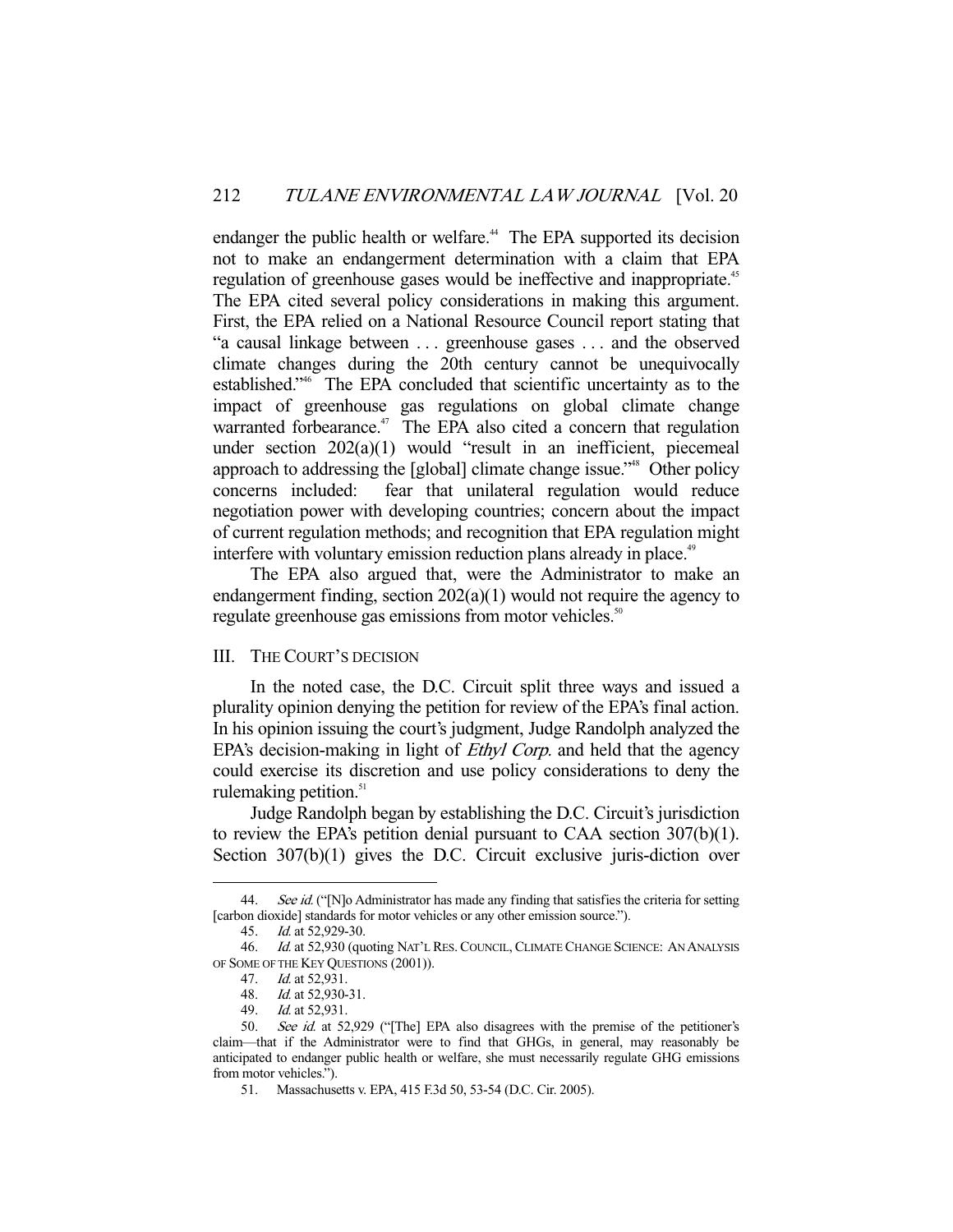"nationally applicable regulations promulgated, or final actions taken, by the [EPA] Administrator."52 Because the EPA's petition denial constituted final agency action and was national in scope, the D.C. Circuit has exclusive jurisdiction to review the denial.<sup>53</sup>

 Judge Randolph also considered the EPA's claim that petitioners lacked standing under Article III of the United States Constitution.<sup>54</sup> Judge Randolph determined that the EPA's denial was based on evidence that contradicted the petitioners' general claim that greenhouse gases cause global warming.<sup>55</sup> As such, Jude Randolph found the standing inquiry overlapped with the merits inquiry, such that it would be "exceedingly artificial to draw a distinction between the two."56 Judge Randolph determined that where the merits and standing inquiries overlap, the Supreme Court has not established the proper order of decision.<sup>57</sup> Thus, he did not determine whether petitioners had standing, and Judge Randolph proceeded to the merits.<sup>58</sup>

 Judge Randolph declined to address the EPA's conclusion that CAA does not authorize the agency to regulate greenhouse gas emissions from new motor vehicles. Instead, he assumed arguendo that CAA grants the EPA the authority to do so, and then considered the validity of the EPA's refusal to exercise that authority.<sup>59</sup>

 Judge Randolph then rejected petitioners' claim that the EPA improperly applied policy considerations to deny the rulemaking petition.<sup>60</sup> In light of *Ethyl Corp. v. EPA*, Judge Randolph reasoned that section 202(b)(1) grants the EPA broad discretion because an endangerment finding is "necessarily a question of policy."<sup>61</sup> Courts will uphold agency action based on policy when reviewing issues "on the frontiers of scientific knowledge."62 Therefore, Judge Randolph upheld the EPA's petition denial on the grounds that the agency was allowed to take policy into account when deciding whether to regulate greenhouse gas emissions under section  $202(a)(1)$ .<sup>63</sup>

-

60. Id. at 58.

63. Id.

 <sup>52.</sup> CAA § 307(b)(1), 42 U.S.C. § 7607(b)(1) (2000).

<sup>53.</sup> Massachusetts, 415 F.3d at 58-59.

 <sup>54.</sup> Id. at 55-56.

 <sup>55.</sup> Id. at 55.

<sup>56.</sup> *Id.* at 56 (quoting Steel Co. v. Citizens for a Better Env't, 523 U.S. 83, 97 n.2 (1998)). 57. *Id.* (citing *Steel*, 523 U.S. at 97).

Id. (citing Steel, 523 U.S. at 97).

 <sup>58.</sup> Id.

 <sup>59.</sup> Id.

 <sup>61.</sup> Id. (quoting Ethyl Corp. v. EPA, 541 F.2d 1, 24 (D.C. Cir. 1976) (en banc)).

 <sup>62.</sup> Id. (quoting Envtl. Def. Fund v. EPA, 598 F.2d 62, 82 (D.C. Cir. 1978)).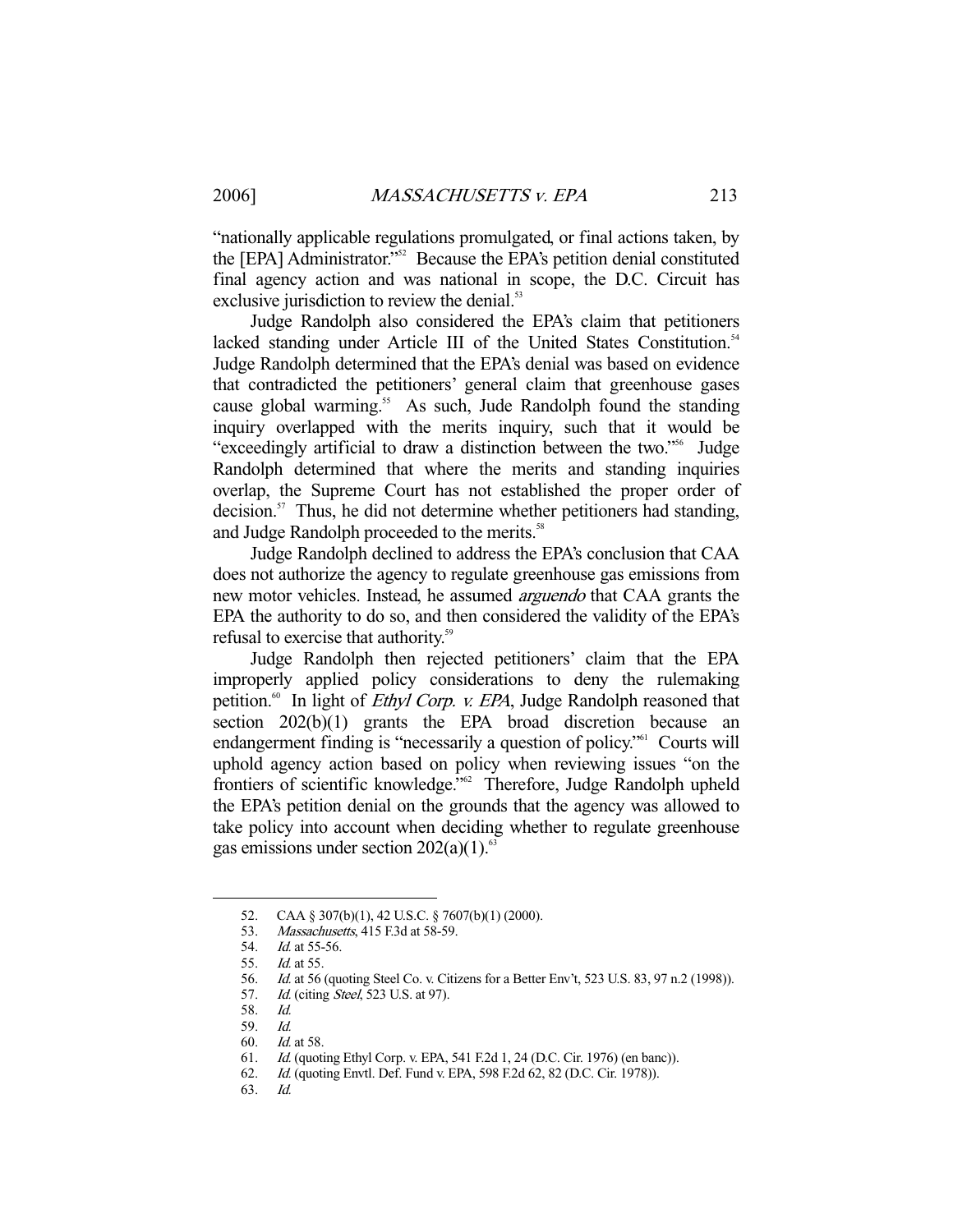Judge Sentell issued an opinion dissenting in part, and concurring in judgment.<sup>64</sup> Judge Sentell asserted that petitioners' claims were not justiciable, on the grounds that "[t]he generalized public good that petitioners seek is the thing of legislatures and presidents, not of courts."<sup>65</sup> Judge Sentell then joined Judge Randolph to issue a judgment closest to that which he would impose, and denied the petitions of review of final agency action.<sup>66</sup>

 Judge Tatel dissented from the plurality's judgment; he would have granted the petition for review and remanded to the EPA to determine endangerment or offer a lawful reason for refusing to do so.<sup>67</sup>

 Judge Tatel began by arguing that petitioners properly established standing sufficient to proceed to the merits. Judge Tatel found Massachusetts' claimed injury, the substantial probability of loss of coastal land, to be sufficiently particularized.<sup>68</sup> Judge Tatel reasoned that Massachusetts also established causation and redressability because a number of EPA policies and reports link global warming protections with greenhouse gas emission reductions.<sup>69</sup>

 Judge Tatel then analyzed whether CAA grants the EPA the authority to regulate greenhouse gas emissions under section 202(a)(1). Judge Tatel found that a plain reading of section  $202(a)(1)$  authorizes regulation of air pollutants reasonably anticipated to endanger public health or welfare.<sup>70</sup> Judge Tatel also reasoned that "Congress  $\dots$  left [the] EPA little discretion" to define air pollutants, and instead issued a broad mandate to consider all "physical [and] chemical substance[s] or matter  $\dots$  emitted into  $\dots$  the ambient air."<sup>71</sup> Judge Tatel noted that in 1990, Congress included carbon dioxide in the list of air pollutants under section  $103(g)$ .<sup>72</sup> Upon determining that the EPA offered no extraordinarily convincing justification for avoiding the statutory

 <sup>64.</sup> Id. at 61 (Sentell, J., dissenting in part and concurring in part).

 <sup>65.</sup> Id. at 60.

 <sup>66.</sup> Id.

 <sup>67.</sup> Id. at 82 (Tatel, J., dissenting).

 <sup>68.</sup> See id. at 65 ("Massachusetts' harm is thus a far cry from the kind of generalized harm that the Supreme Court has found inadequate to support Article III standing.  $\ldots$ .").

 <sup>69.</sup> See id. at 66 (finding that many of the EPA's voluntary reduction programs were based on the idea that "'national policy decisions made now . . . will influence the extent of any damage' caused by global warming" (quoting NAT'L RES. COUNCIL, supra note 46, at 1)).

<sup>70.</sup> See id. at 67 (noting that the merits inquiry begins with a plain reading of the statute (citing Consumer Elecs. Ass'n v. FCC, 347 F.3d 291, 297 (D.C. Cir. 2003)).

<sup>71.</sup> *Id.*; CAA § 302(g), 42 U.S.C. § 706(g) (2000).

<sup>72.</sup> Massachusetts, 415 F.3d at 67 (Tatel, J., dissenting) (citing CAA § 103(g), 42 U.S.C.  $§ 7403(g)$ ).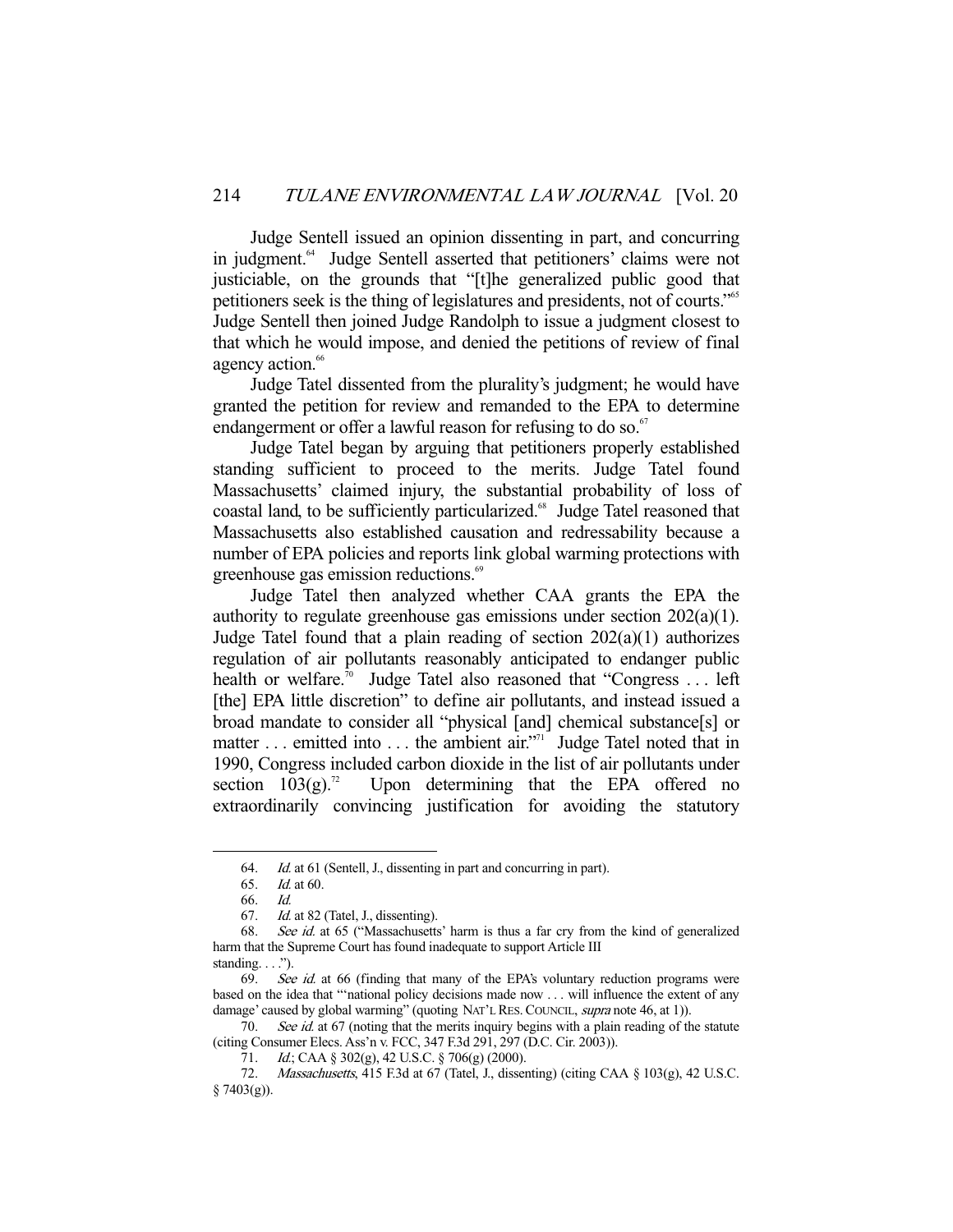language, Judge Tatel concluded that the EPA has authority to regulate greenhouse gases under CAA.73

 Judge Tatel then analyzed the EPA's argument that even if it had statutory authority to regulate greenhouse, the agency properly exercised its discretion in refusing to do so. Judge Tatel stressed that even under a deferential "arbitrary and capricious standard" of review, the agency decision must still be reasoned and cannot reflect plain errors of law.<sup>74</sup> Departing from Judge Randolph, Judge Tatel found that the EPA used policy to justify making no endangerment finding whatsoever.<sup>75</sup> Relying on Natural Resources Defense Council, Inc. v. EPA, Judge Tatel reasoned that section 202(a)(1) limits the EPA's discretion to weighing the evidence and determining whether the statutory standard (reasonably anticipated to endanger public health or welfare) has been met.<sup>76</sup> Judge Tatel also applied the holding in *Ethyl Corp.*, but asserted that any policy-based justifications may only be used when actually making an endangerment finding.<sup>77</sup> Therefore, section  $202(a)(1)$  does not provide the EPA with discretion to avoid making an endangerment finding, and the agency may not base its reasons for doing so on unrelated policy considerations.78

 Judge Tatel also analyzed the EPA's scientific uncertainty rationale under the endangerment standard of section 202(a)(1). Judge Tatel noted that the 1977 amendments reflect a legislative intent for regulation to precede certainty.79 Because the EPA's "unequivocally established [causal linkage]" standard is in direct conflict with the legislative intent and plain

<sup>73.</sup> See id. at 68 ("For the EPA to avoid a literal interpretation at *Chevron* step one, it must either show that, as a matter of historical fact, Congress did not mean what appears to have said, or that, as a matter of logic and statutory structure, it almost surely could not have meant it." (quoting Engine Mfrs. Ass'n v. EPA, 88 F.3d 1075, 1089 (D.C. Cir. 1996))). Judge Tatel also distinguished the noted case from FDA v. Brown & Williamson Tobacco Corp., 529 U.S. 120 (2000). This argument will not be analyzed for the purposes of this Note.

<sup>74.</sup> *Id.* at 73 (citing Am. Lung. Ass'n v. EPA, 134 F.3d 388, 392-93 (D.C. Cir. 1998)).

 <sup>75.</sup> Id. at 74. Pursuant to its petition denial, the EPA believes that the decision to make the endangerment finding is entirely discretionary.

 <sup>76.</sup> Id. at 75; Natural Res. Def. Council, Inc. v. EPA, 824 F.2d 1146, 1164 (D.C. Cir. 1987).

<sup>77.</sup> Massachusetts, 415 F.3d at 75 (Tatel, J., dissenting); Ethyl Corp. v. EPA, 541 F.2d 1, 20 n.37 (D.C. Cir. 1976).

 <sup>78.</sup> Massachusetts, 415 F.3d at 81 (Tatel, J., dissenting) (finding that the EPA unlawfully failed to relate its policy reasons to the statutory standard, and therefore unlawfully refused to make an endangerment finding under section 202(a)(1)).

<sup>79.</sup> *Id.* at 76 ("In order to emphasize the precautionary or preventative purpose of the act (and, therefore, the Administrator's duty to assess risks rather than wait for proof of actual harm) . . . the committee . . . added the words 'may reasonably be anticipated to' [to the endangerment standard]." (quoting H.R. REP. No. 95-294, at 51 (1977) (emphasis in the original))).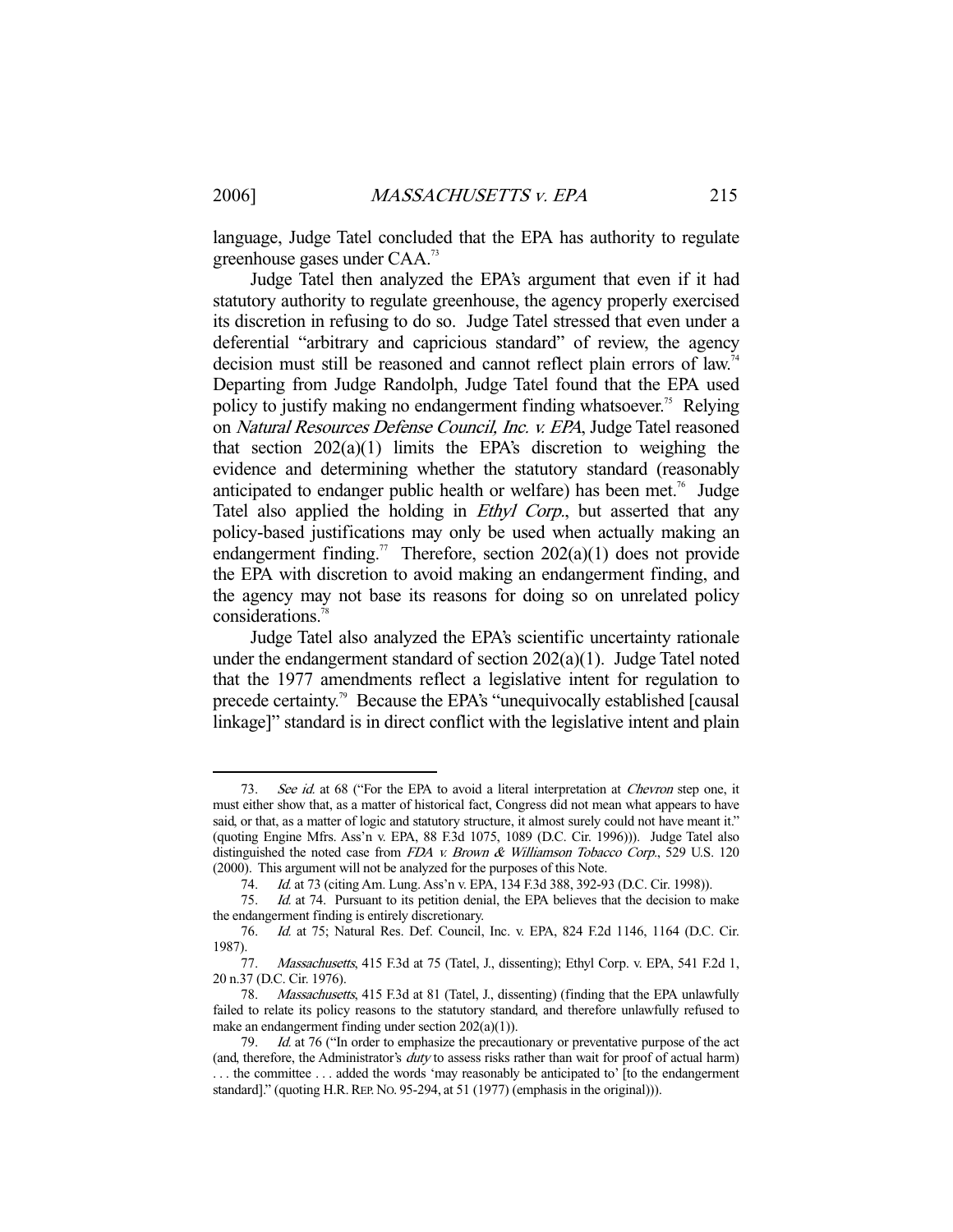language of section 202(a)(1), Judge Tatel would have granted review of the EPA's rulemaking denial and ordered remand.<sup>80</sup>

 On December 2, 2005, the D.C. Circuit denied petitioners' timely petition for rehearing, and denied the petition for rehearing en banc by a 4-3 margin.<sup>81</sup> On June 26, 2006 the United States Supreme Court granted certiorari.<sup>82</sup>

#### IV. ANALYSIS

 In its current session, the Supreme Court will adjudicate the EPA's legally complex and politically charged duty to regulate greenhouse gas emissions under CAA section  $202(a)(1)$ .<sup>83</sup> In order to proceed to the merits, the Court must first reconcile traditional standing requirements with the mandate under section  $202(a)(1)$  that regulation precede proof of actual or imminent harm.<sup>84</sup> Provided that it finds petitioners have standing, the Court will review Judge Randolph's opinion delivering the D.C. Circuit's judgment in *Massachusetts v. EPA*. The Court will likely also apply the rules of statutory construction to discern whether Congress intended EPA regulation of global climate change under CAA.

 In light of precedent and the statutory standards of section 202(a)(1), the Supreme Court should reverse Judge Randolph's judgment in *Massachusetts v. EPA* and remand the rulemaking petition to the EPA. Section  $307(d)(9)(A)$  requires reviewing courts to ensure that agency decisions are not arbitrary, capricious, an abuse of discretion, or otherwise not in accordance with the law.<sup>85</sup> However, Judge Randolph shirked his statutory duty by applying a deferential standard of review, and Judge Randolph never analyzed whether the EPA's petition denial was in accordance with section  $202(a)(1)$ .<sup>86</sup> Because the EPA did not ground its rulemaking petition denial in any aspect of the statute, the decision was made unlawfully and requires remand.

 Judge Randolph implied that the EPA used policy to make an endangerment determination when he justified the agency decision under Ethyl Corp. However, the EPA never actually made an endangerment

<sup>80.</sup> *Id.* at 80-81.

<sup>81.</sup> Massachusetts v. EPA, reh'g en banc denied, 433 F.3d 66 (D.C. Cir. 2005).

<sup>82.</sup> Massachusetts v. EPA, cert. granted, 126 S. Ct. 2960 (2006).

 <sup>83.</sup> Id.

<sup>84.</sup> Massachusetts v. EPA, 415 F.3d 50, 76 (D.C. Cir.), reh'g en banc denied, 433 F.3d 66,

cert. granted, 126 S. Ct. 2960 (citing H.R. REP. No. 95-294, at 51 (1977)).

 <sup>85.</sup> CAA § 307(d)(9)(A), 42 U.S.C. § 7607(d)(9)(A) (2000).

<sup>86.</sup> Massachusetts, 415 F.3d at 58.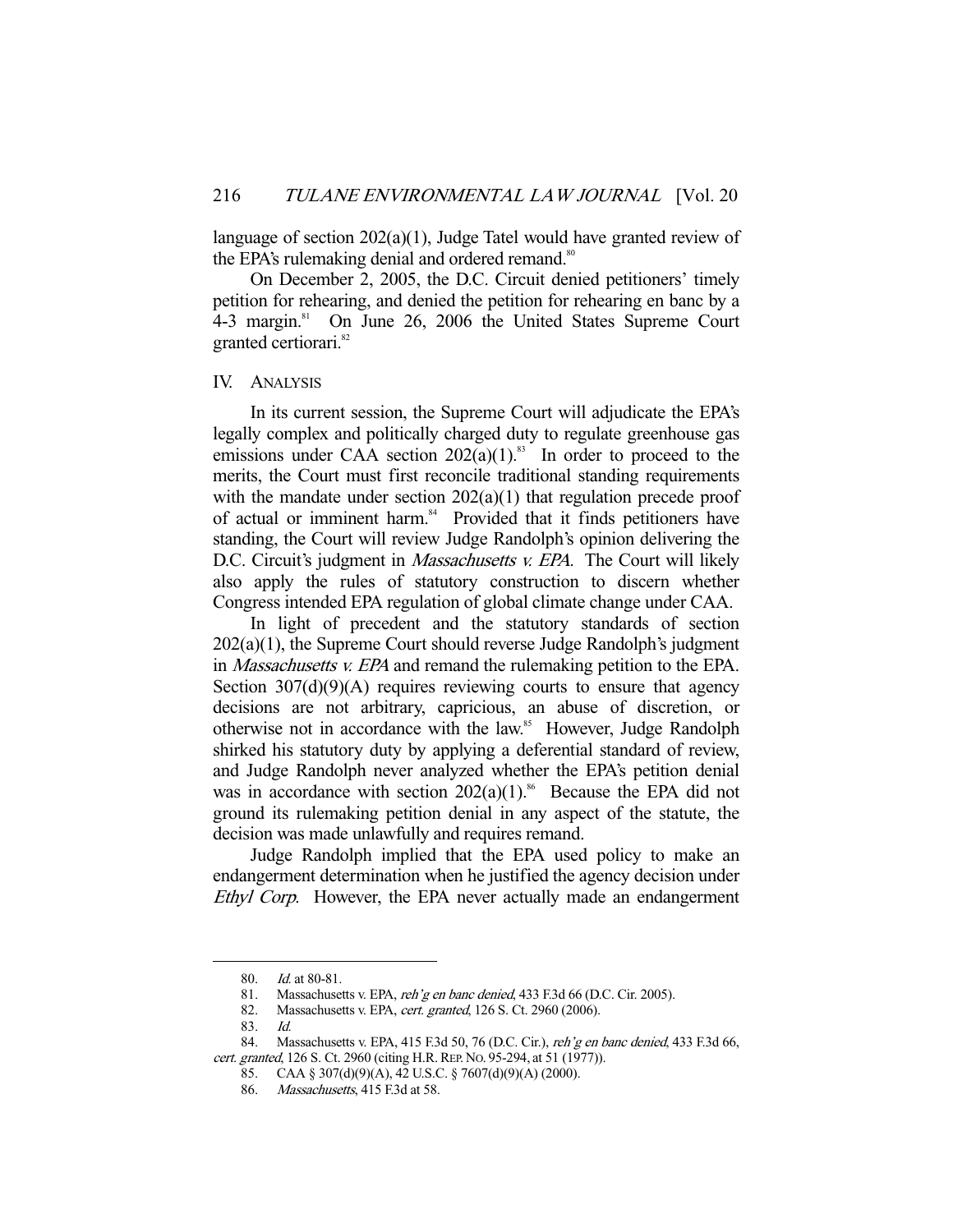finding. $87$  By allowing the EPA to avoid making the mandatory threshold determination, Judge Randolph gave effect to the EPA's claim that it could refuse to make an endangerment finding under section  $202(a)(1)$ .<sup>88</sup> In *Natural Resources Defense Council, Inc. v. EPA*, the district court held that any discretion implied or written into a statute must be exercised to satisfy the statutory standard.<sup>89</sup> Therefore, the EPA's statutory judgment only goes to determining whether the endangerment standard had been met.<sup>90</sup> Agency discretion does not extend to its ability to avoid a statutory duty. The Supreme Court should reverse and remand the petition denial and order the EPA to make the endangerment finding, as required by law.

 Even if the EPA had found that greenhouse gas emission pollution cannot reasonably be anticipated to endanger the public health or welfare, precedent does not allow the EPA to base its decision on unrelated policy considerations. Judge Randolph quoted Ethyl Corp. to support the EPA's use of policy in its phantom endangerment finding.<sup>91</sup> However, according to *Ethyl Corp.*, policy considerations must relate to risk assessments under the statute.<sup>92</sup> Because the EPA's policy considerations did not relate to assessing risk of endangerment, they cannot be said to be in accordance with the law and must be rejected to the extent that they inform the EPA's petition denial.

In *Ethyl Corp.*, the D.C. Circuit also acknowledged the court's special interest in protecting the public health and welfare in the face of scientific uncertainty.<sup>93</sup> Given the D.C. Circuit's exclusive jurisdiction over national concerns, one could say section 202(a)(1) imparts a responsibility on the court to protect the public welfare, despite any uncertainty surrounding global warming. However, in *Massachusetts v.* EPA, Judge Randolph allowed the EPA to avoid regulation because the agency lacked an "unequivocally established [casual linkage]" between greenhouse gas emissions and global warming.<sup>94</sup> The precautionary intent of Section 202(a)(1), precedent, and the plain language of section

 <sup>87.</sup> Control of Emissions from New Highway Vehicles and Engines, 68 Fed. Reg. 52,922, 52,929 (Sept. 8, 2003) ("[N]o Administrator has made any finding that satisfies the criteria for setting [carbon dioxide] standards for motor vehicles or any other emission source.").

 <sup>88.</sup> Id.

 <sup>89. 824</sup> F.2d 1146, 1164-65 (D.C. Cir. 1987).

<sup>90.</sup> *Id.*<br>91. *Ma* Massachusetts, 415 F.3d at 57-58.

 <sup>92.</sup> Ethyl Corp. v. EPA, 541 F.2d 1, 24 (D.C. Cir. 1976).

<sup>93.</sup> See id. ("[There is a] special judicial interest in favor of protecting the health and welfare of the people, even in areas where certainty does not exist." (citing Envtl. Def. Fund, Inc. v. Ruckelshaus, 439 F.2d 584, 598 (D.C. Cir. 1971))).

<sup>94.</sup> Massachusetts, 415 F.3d at 57 (quoting NAT'L RES. COUNCIL, *supra* note 46, at 17).